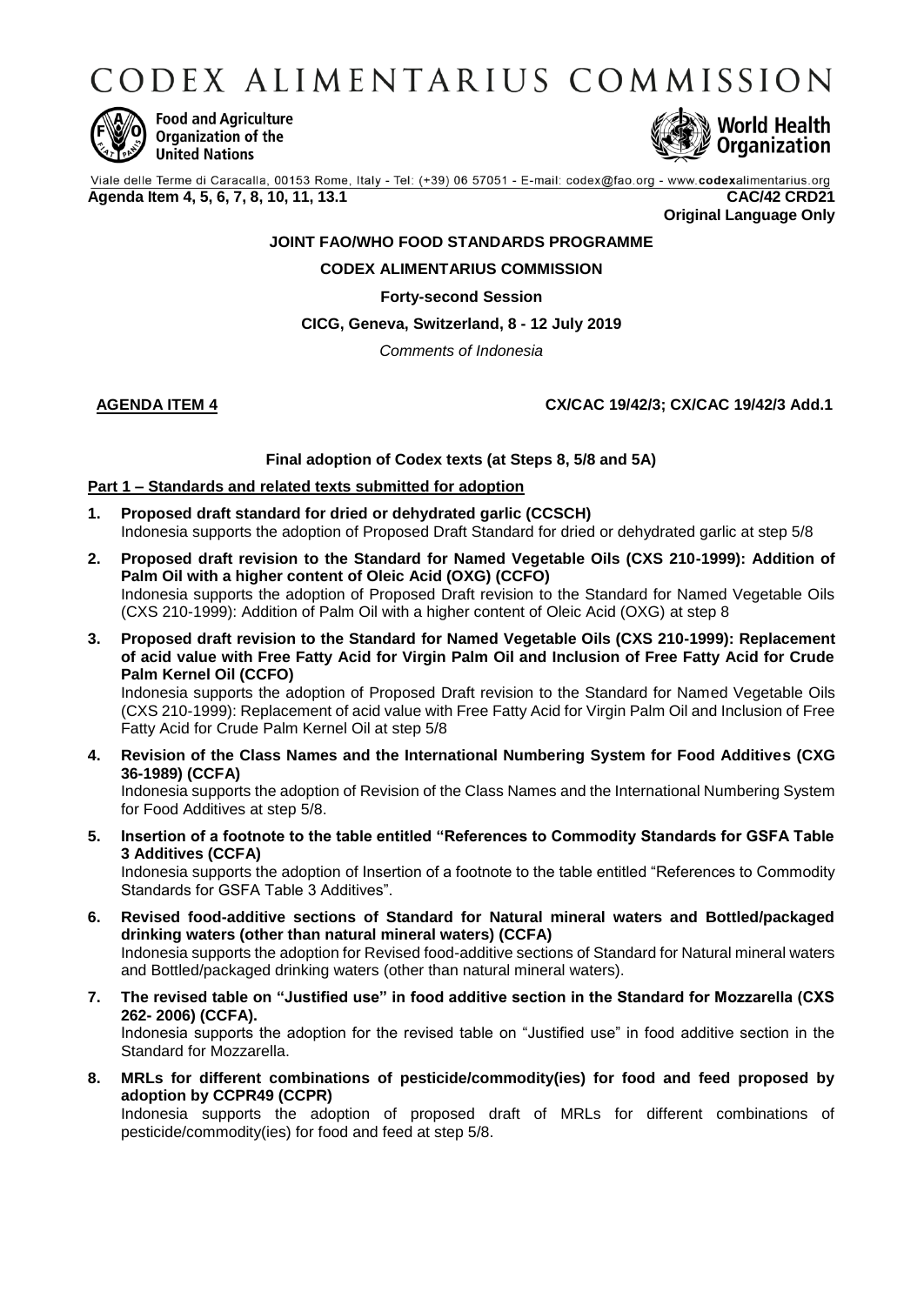**9. Revision of the Classification of Food and Feed (CX/M 4-1989): Miscellaneous commodities not meeting the criteria for crop grouping (CCPR)**

Indonesia agrees with the format and codes for the single system to address miscellaneous commodities within the classification that did not meet the criteria for crop grouping and support the adoption at step 5/8 and 8.

**10. Draft Guidelines for rapid risk analysis following instances of detection of contaminants in food where there is no regulatory level (CCCF)**

In principles, Indonesia supports the adoption of Draft Guidelines for rapid risk analysis following instances of detection of contaminants in food where there is no regulatory level at step 8. However, Indonesia would like to re-iterate its concern at CCCF-13 that the implementation of the proposed draft guideline will greatly affect trade and potentially cause problems in international trade, especially for developing countries. This is mainly due to two main factors. First, is related to the differences in understanding (or even a lack of understanding) about the technical details of the draft guidelines. This situation sometime even creates confusion about the Guidelines. Second factor, is related to the differences in technical capacity in applying the draft guidelines; especially regarding laboratory testing of unregulated contaminants.

Therefore, following the adoption of this guidelines, Indonesia proposes that there must be a global effort (especially supported by FAO/WHO) to prepare more technical guidelines in the testing laboratory for the implementation of the proposed draft guideline, especially related to the TTC concept in risk management. This will enable countries to prepare and build adequate laboratory testing capabilities. We also propose that international technical cooperation should be established to accelerate this capability. Without laboratory testing capabilities, the TTC concept in unregulated contaminant risk management cannot be implemented fairly for each member country.

#### **11. Methods of analysis / performance criteria for provisions in Codex standards**

Indonesia supports the adoption of Methods of analysis / performance criteria for provisions in Codex standards**.**

**12. Preamble and document structure for the General Standard on Methods of Analysis and Sampling (CODEX STAN 234-1999)** 

Indonesia supports the adoption of Preamble and document structure for the General Standard on Methods of Analysis and Sampling (CODEX STAN 234-1999) at step 5/8.

# **AGENDA ITEM 5 CX/CAC 19/42/5; CX/CAC 19/42/5 Add.1**

#### **Adoption of Codex texts at Step 5**

**1. Draft Principles and guidelines for the assessment and use of voluntary Third-Party Assurance (vTPA) programmes (CCFICS)**

Indonesia supports the adoption of Draft Principles and guidelines for the assessment and use of voluntary Third-Party Assurance (vTPA) programmes at step 5. Indonesia has some concern and proposes that the Draft Principles and Guidelines should clearly explain that the use of vTPA will not shift the responsibility from the national food control system

**2. Review of the Standard for Follow-up Formula (CXS 156-1987): Proposed draft Scope, Description and Labelling for follow-up formula for older infants (CCNFSDU)**

Indonesia supports the adoption of Standard for Follow-up Formula (CXS 156-1987): Proposed draft Scope, Description and Labelling for follow-up formula for older infants at step 5.

**3. Proposed draft standard for dried oregano (CCSCH)**

Indonesia supports the adoption of Proposed draft standard for dried oregano at step 5.

**4. Proposed draft standard for dried roots, rhizomes and bulbs — dried or dehydrated ginger (CCSCH)**

Indonesia supports the adoption of Proposed draft standard for dried roots, rhizomes and bulbs — dried or dehydrated ginger at step 5.

#### **5. Proposed draft standard for dried basil (CCSCH)**

Indonesia supports the adoption of Proposed draft standard for dried basil at step 5.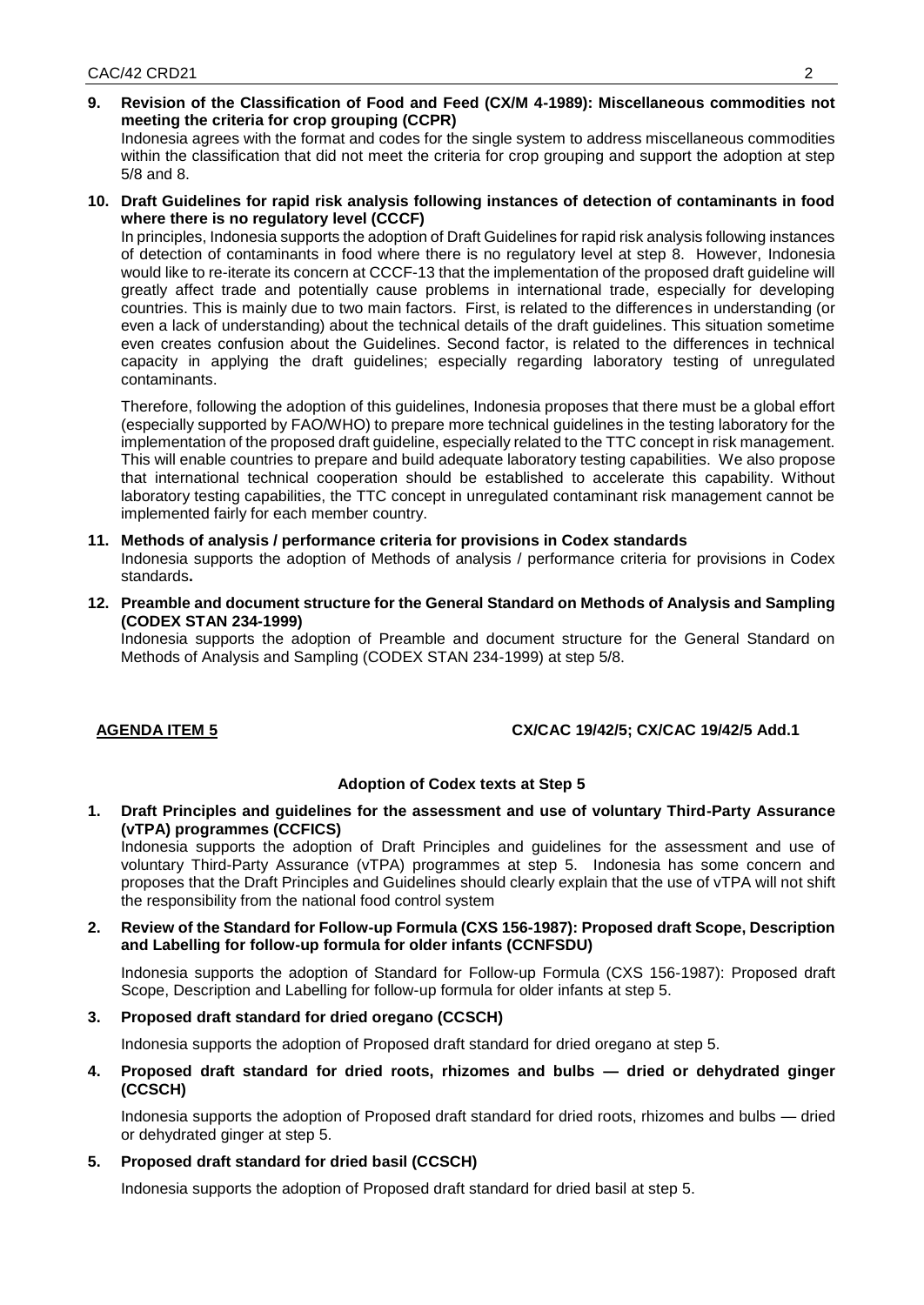# **6. Proposed draft standard for dried floral parts – dried cloves (CCSCH)**

Indonesia supports the adoption of Proposed draft standard for dried floral parts – dried cloves at step 5.

## **7. Proposed draft standard for saffron (CCSCH)**

Indonesia supports the adoption of Proposed draft standard for saffron at step 5

#### **AGENDA ITEM 6** CX/CAC 19/42/7

#### **Revocation of Codex Texts**

**1. Provisions for monosodium tartrate (INS 335(i)), monopotassium tartrate (INS 336(i)) and dipotassium tartrate (INS 336(ii)) in the Standard for Processed Cereal-Based Foods for Infants and Young Children (CXS 74-1981) (CCNFSDU)**

Indonesia supports to revoke the Provisions for monosodium tartrate (INS 335(i)), monopotassium tartrate (INS 336(i)) and dipotassium tartrate (INS 336(ii)) in the Standard for Processed Cereal-Based Foods for Infants and Young Children (CXS 74-1981).

**2. CXLs for different combinations of pesticide/commodity(ies) for food and feed (CCPR)**

Indonesia supports to forward the proposed draft of CXLs for different combinations of pesticide/commodity(ies) for food and feed for revoaction.

#### **3. Methods of analysis for provisions in Codex standards – CXS 234 – 1999**

Indonesia supports to revoke the Methods of analysis for provisions in Codex standards – CXS 234 – 1999.

# **AGENDA ITEM 7 CX/CAC 19/42/8; CX/CAC 19/42/8 Add.1**

# **Proposals for New Work**

**1. Project document for new work on the consolidation of Codex Guidelines related to equivalence (CCFICS)**

Indonesia supports the adoption of Project document for new work on the consolidation of Codex Guidelines related to equivalence

**2. Project document for new work on development of guidelines for the control of Shiga toxinproducing Escherichia coli (STEC) in beef meat, leafy greens, raw milk and cheese produced from raw milk, and sprouts (CCFH)**

Indonesia supports the adoption of Project document for new work on development of guidelines for the control of Shiga toxin-producing Escherichia coli (STEC) in beef meat, leafy greens, raw milk and cheese produced from raw milk, and sprouts

**3. Proposal for new work to develop Guidelines for compounds of low public health concern that could be exempted from the establishment of CXLs (CCPR)**

Indonesia supports the result of CCPR52 meeting that agreed to start new work on the development of guidance for compounds of low public health concern that could be exempted from the establishment of CXLs.

**4. Revision of the Code of practice for the prevention and reduction of lead contamination in foods (CXC 56-2004) (CCCF)**

Indonesia supports the adoption of Revision of the Code of practice for the prevention and reduction of lead contamination in foods as a new work (CXC 56-2004).

### **5. Development of a Code of practice for the prevention and reduction of cadmium contamination in cocoa beans (CCCF)**

Indonesia supports the adoption of Development of a Code of practice for the prevention and reduction of cadmium contamination in cocoa beans as a new work.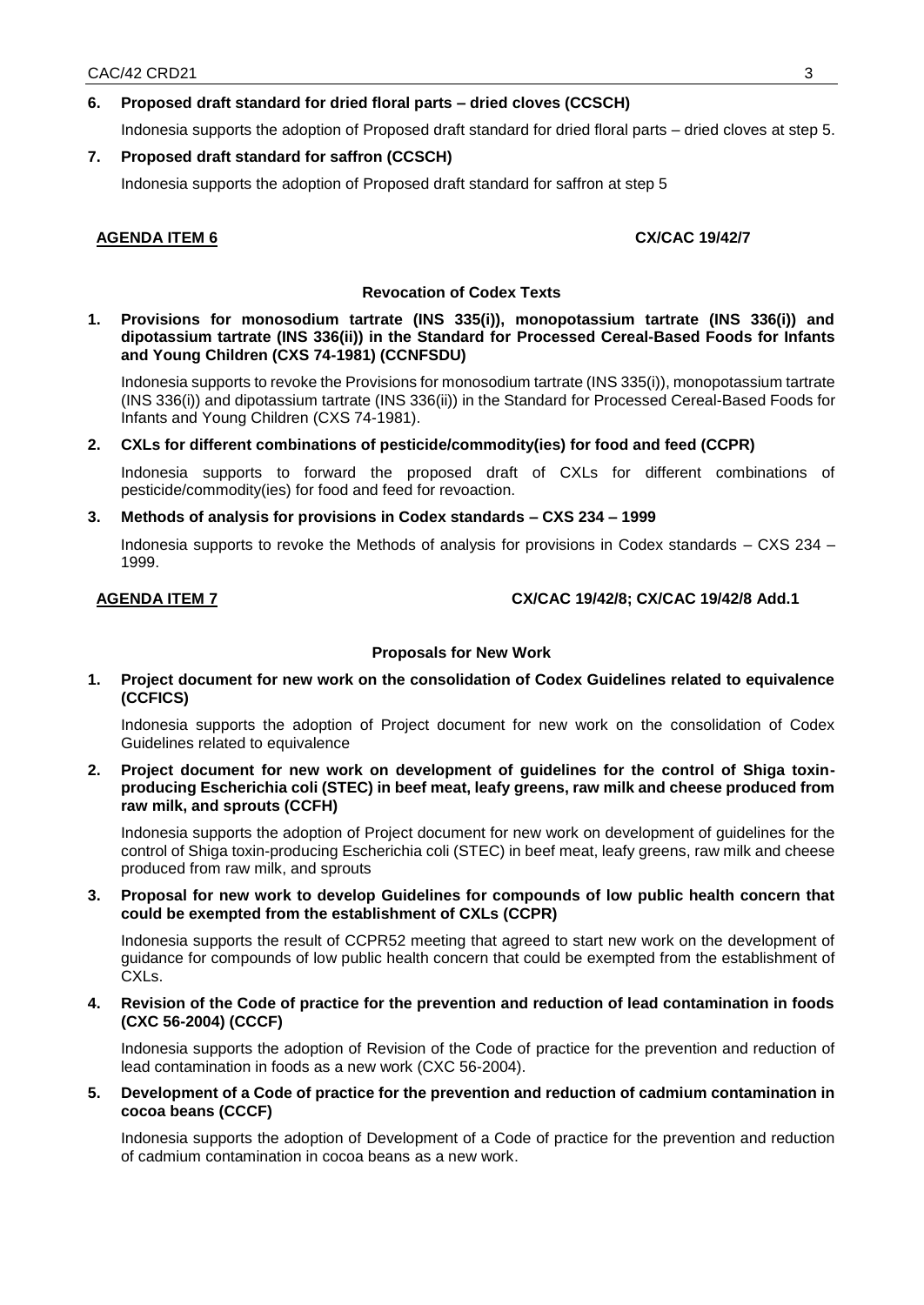- **6. Establishment of MLs for aflatoxins in certain cereals and cereal-based products including foods for infants and young children (CCCF)** Indonesia supports the adoption of Establishment of MLs for aflatoxins in certain cereals and cereal-based products including foods for infants and young children as a new work.
- **7. Proposed draft guidance on internet sales/e-commerce (CCFL)** Indonesia supports the adoption of Proposed draft guidance on internet sales/e-commerce as a new work.
- **8. Proposal for new work on allergen labelling: Revision to the General Standard for the Labelling of Prepackaged Foods: allergen labelling, and guidance on precautionary allergen or advisory labeling (CCFL)**

Indonesia supports the adoption of Proposal for new work on allergen labelling: Revision to the General Standard for the Labelling of Prepackaged Foods: allergen labelling, and guidance on precautionary allergen or advisory labeling as a new work.

# **AGENDA ITEM 8 CX/CAC 19/42/9**

#### **Discontinuation of Work**

# **1. NRV-NCD for EPA and DHA long chain omega-3 fatty acids (CXG 2-1985) (CCNFSDU)**

Indonesia supports the discontinuation of NRV-NCD for EPA and DHA long chain omega-3 fatty acids (CXG 2-1985).

**2. MRLs for different combinations of pesticide/commodity(ies) in the Step Procedure that were withdrawn (discontinued) by CCPR (CCPR)**

Indonesia agrees to discontinue the work with note that the draft and proposed draft MRLs withdrawn are attached as Appendix (VI).

**AGENDA ITEM 10 CX/CAC 19/42/11 Add.1**

# **Matters Referred to the Commission by Codex Committees**

#### **Matters for Action**

# **CCPFV (Codex Committee on Processed Fruits and Vegetables)**

Indonesia would like to thanks Chair of CCPFV for providing an update on the progress of CCPFV and recommendation for future CCPFV activities. We are of the view that the committee working by correspondence is not similar conceptually with an electronic working group (EWG), where the EWG should report back to Committee meeting for making decision. While recognizing that working by correspondence is one of the options available to efficiently organize the work of Codex, mechanism for reaching the consensus by correspondence is still confusing so that holding a physical meeting is still a better option for this purpose.

We noted that CAC 41 had requested CCGP to formulate procedure guidance for committees working by correspondence and it had been discussed during the last CCGP session. CCGP agreed to set up an EWG to develop criteria to identify work appropriate to be undertaken by committees working by correspondence and develop procedural guidance for such committees. Therefore, we could not support recommendation that committee working by correspondence recommend to CAC for final adoption the draft standards until CCGP finalized the procedure guidance. We agree to the option that CCPFV continues meeting by correspondence until the level of progress on standards is sufficient, and followed by physical meeting to finalized consensus, before submitting the draft standards to Commission for adoption.

# **AGENDA ITEM 11 CX/CAC 19/42/12**

# **Codex Strategic Plan 2020 - 2025**

Indonesia appreciates the efforts done the sub-committee of the Executive Committee in cooperation with Codex Secretariat for preparing the revised version of the draft Codex Strategic Plan 2020-2025. We support in principle the adoption of Codex Strategic Plan 2020-2025 by CAC 42.